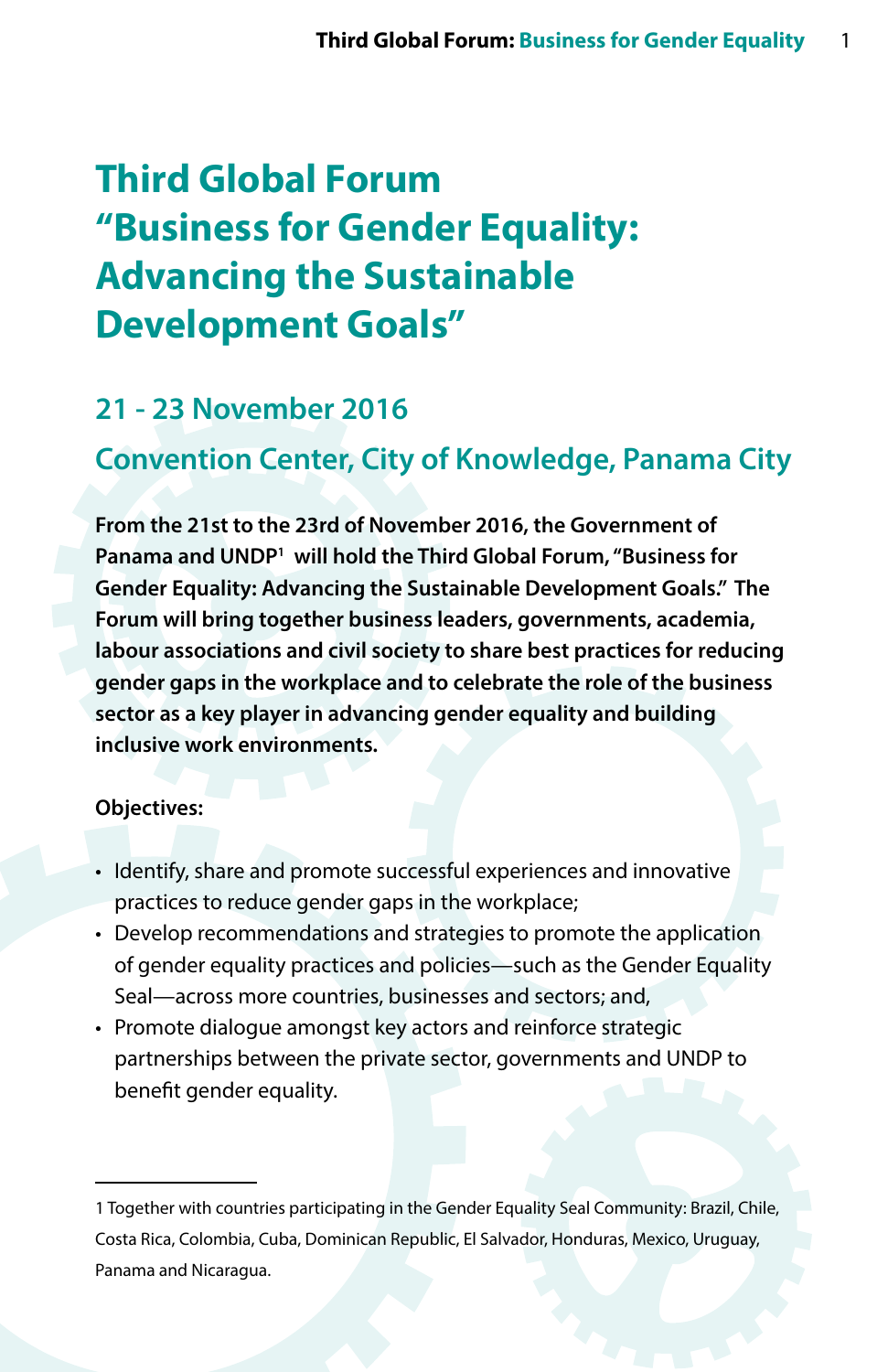# **AGENDA "Business for Gender Equality: Advancing the New Development Goals"**

# Day 1: Monday, November 21<sup>st</sup>

| 08:00 a.m.   | Registration                                                                                                                                                                                                                                                                                                                                                                                                                                                                |
|--------------|-----------------------------------------------------------------------------------------------------------------------------------------------------------------------------------------------------------------------------------------------------------------------------------------------------------------------------------------------------------------------------------------------------------------------------------------------------------------------------|
| 09:00 a.m.   | <b>Opening of the Third Global Forum</b>                                                                                                                                                                                                                                                                                                                                                                                                                                    |
|              | Helen Clark, Administrator, UNDP (video address).                                                                                                                                                                                                                                                                                                                                                                                                                           |
|              | • Juan David Morgan, President of the Board of Trustees<br>and Board of Directors, City of Knowledge Foundation,<br>Panama.<br>• Susan McDade, Deputy Assistant Administrator and<br>Deputy Regional Director, Regional Bureau for Latin<br>America and the Caribbean, UNDP.<br>• Manuel Grimaldo, Vice Minister of Commerce and<br>Industry, Government of Panama.<br>María Luisa Navarro, Vice Minister of Multilateral Affairs<br>and Cooperation, Government of Panama. |
| 9:45 a.m.    | The Private Sector and the 2030 Agenda                                                                                                                                                                                                                                                                                                                                                                                                                                      |
|              | Key Note Speaker: Margarita Cedeño, Vice President of the<br>Dominican Republic.                                                                                                                                                                                                                                                                                                                                                                                            |
| $10:15$ a.m. | Panel I: Talking Equality: The Private Sector and the 2030<br>Agenda                                                                                                                                                                                                                                                                                                                                                                                                        |
|              | The Sustainable Development Goals (SDGs), adopted by the UN<br>General Assembly in 2015, opened a window of opportunity for<br>governments and businesses to form partnerships to advance                                                                                                                                                                                                                                                                                   |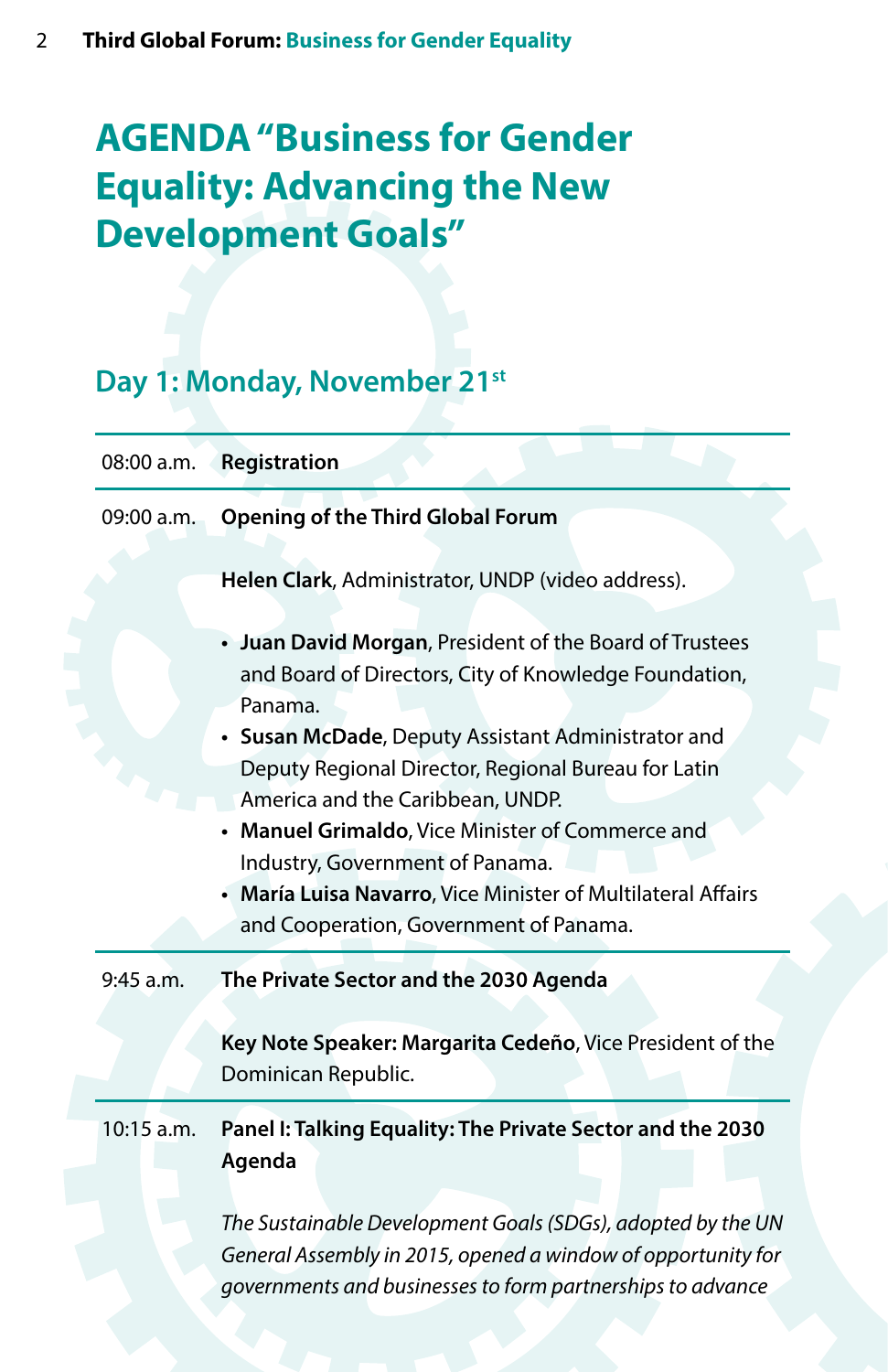*gender equality in the workplace as an essential aspect of promoting growth and ensuring that "no one is left behind." The private sector has a critical role to play in ensuring gender equality in the workplace and building inclusive corporate environments.* 

#### **Panelists:**

- **• Sandra Edibel Guevara Pérez**, Minister of Labour and Social Security, El Salvador.
- **• Gina Montiel**, Manager, Central America, Mexico, Panama and the Dominican Republic Department, Inter-American Development Bank (IADB).
- **• Vidalia de Casado**, Vice President of Human Resources, COPA, Panama.
- **• Trish Gyorey**, Partner, McKinsey & Company, USA.

**Moderator: Susan McDade**, Deputy Assistant Administrator and Deputy Regional Director, Regional Bureau for Latin America and the Caribbean, UNDP.

#### 11:30 a.m. **Coffee Break**

11:45 a.m. **Panel II: Innovation and Equality: Gender Equality Seal Successes**

> *This panel will present results and benefits obtained by companies which have implemented a Gender Equality Seal Certification Programme to address gender disparities in the workplace. The experience of these companies demonstrates the benefits of advancing gender equality for female employees as well as for overall corporate performance.*

> **Presentation: "Gender Equality Certification Programmes for Public and Private Companies, the Gender Equality Seal". Arnaud Peral**, Country Director, UNDP, Colombia.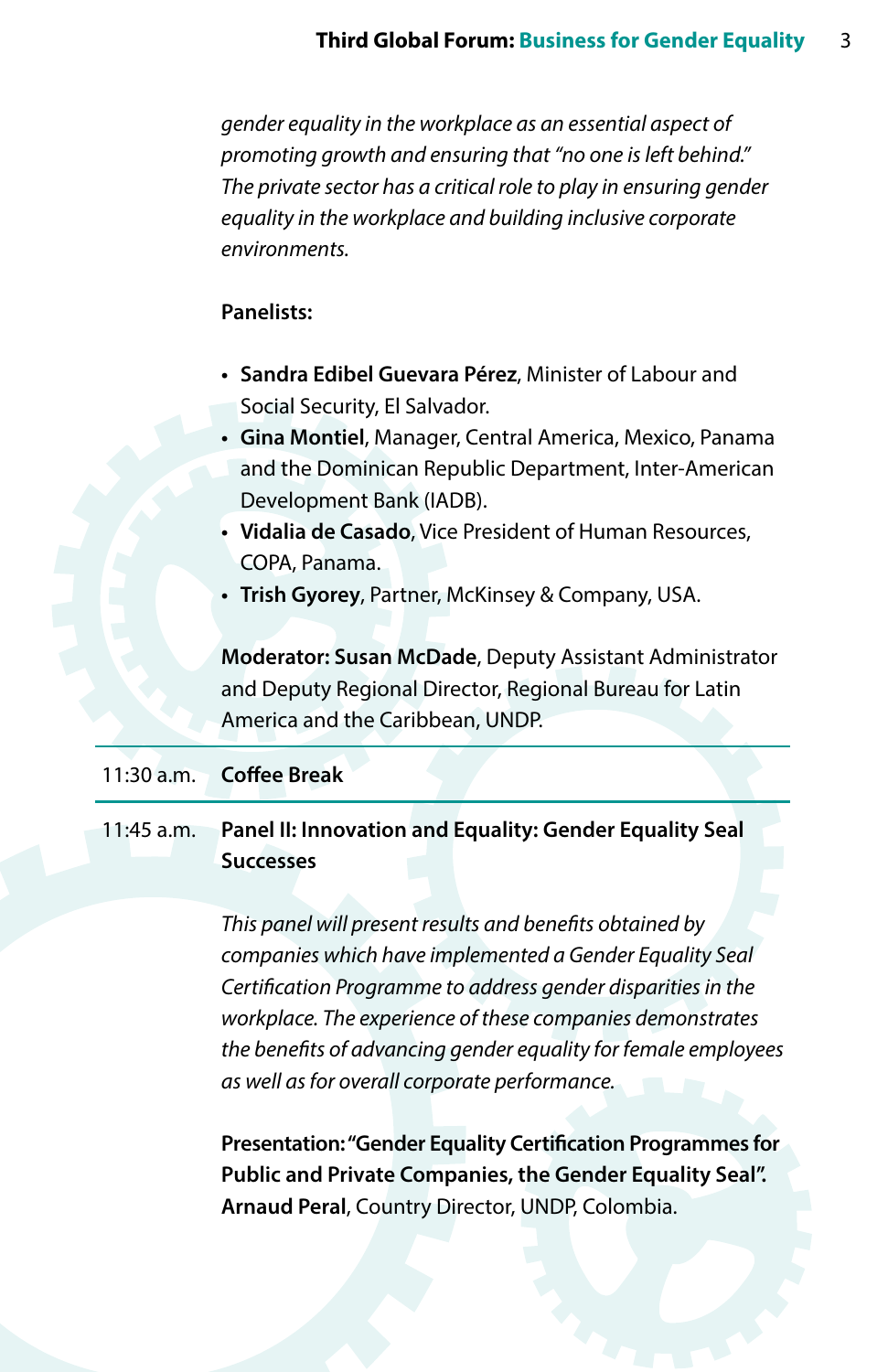- **• Janet Camilo**, Minister of Women's Affairs, Dominican Republic.
- **• Laura Echeverría Correa**, Director, National Service for Women and Gender Equality, Chile.
- **• Arnaud Peral**, Country Director, UNDP, Colombia.
- **• Lucio Rubio Díaz**, General Director, ENEL, Colombia.
- **• Steven Puig**, CEO and General Manager, BHD Bank, Dominican Republic.
- **• Feezah Birungi Kyambadde**, Human Resources Manager, Standard Chartered Bank, Uganda.

**Moderator: Eugenia Piza Lopez**, Team Leader, Gender Cluster, Bureau for Policy and Programme Support, Panama Regional Hub, UNDP.

#### 01:15 p.m. **Lunch**

#### 02:30 p.m. **Panel III: Women in Every Sector**

*Gender stereotypes have driven men and women to be part of specific sectors within the labour market. This panel will discuss strategies to incorporate women in traditionally masculine sectors such as mining, energy, technology, infrastructure and transportation, which tend to be the most dynamic sectors of the economy. The session will discuss the impacts of including women in non-traditional sectors and the challenges they face in terms of training and professional development.* 

#### **Panelists:**

- **• Nelson Loustaunau**, Vice Minister of Labour, Uruguay.
- **• Courtney McCarthy**, Strategist of Computer Science Education in Media, Google, USA.
- **• Ilya Espino de Marotta**, Executive Vice President for engineering and programs management, Panama Canal Authority, Panama.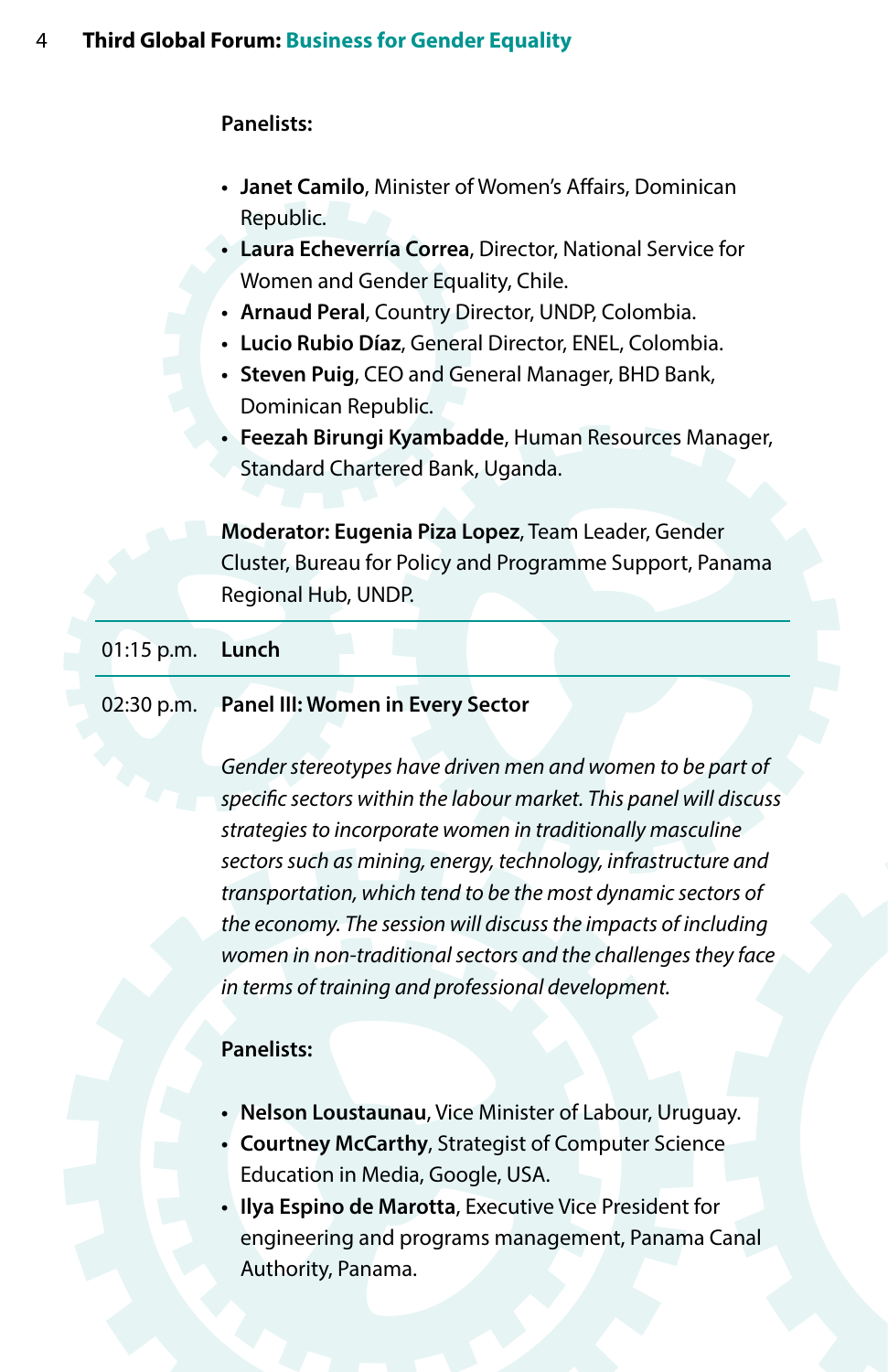**• Guadalupe Castañeda Campos**, Growth Markets Leader for Mexico & Central America, Ernst & Young, Mexico.

**Moderator: Mercedes Eleta de Brenes**, President, Women's Corporate Directors (WCD), Panama.

## 04: 30 p.m. **Parallel Workshop 1: How Do We Begin? Measuring Equality in Enterprises.**

*To address the challenges of measuring gender gaps within business, UNDP, together with governments from Latin America and the Caribbean, developed the "Measuring Equality System", an online platform to measure gender gaps in companies through 52 gender sensitive organizational indicators. This workshop will provide a practical lesson on how to use the "Measuring Equality System" and include presentations held by three companies that have used the platform.*

## **Presentation: "UNDP's "Measuring Gender@Work" Online Platform"**

**Diana Gutiérrez**, Economic Empowerment and Labour Market Specialist, Gender Cluster, Bureau for Policy and Programme Support, Panama Regional Hub, UNDP.

#### **Panelists:**

- **• Clare Novak**, Senior Associate, Energy Markets Group, Engendering Utilities Program, USAID
- **• Nkem Ohem**, Ag. Chief Human Resources Officer, Eko Electricity Distribution Plc (EKEDP), USAID Project, Nigeria.
- **• Lídia Abdalla**, CEO, Sabin Clinical Laboratory, Republic of Brazil.

**Moderator: Eugenia Piza López**, Team Leader, Gender Cluster, Bureau for Policy and Programme Support, Panama Regional Hub, UNDP.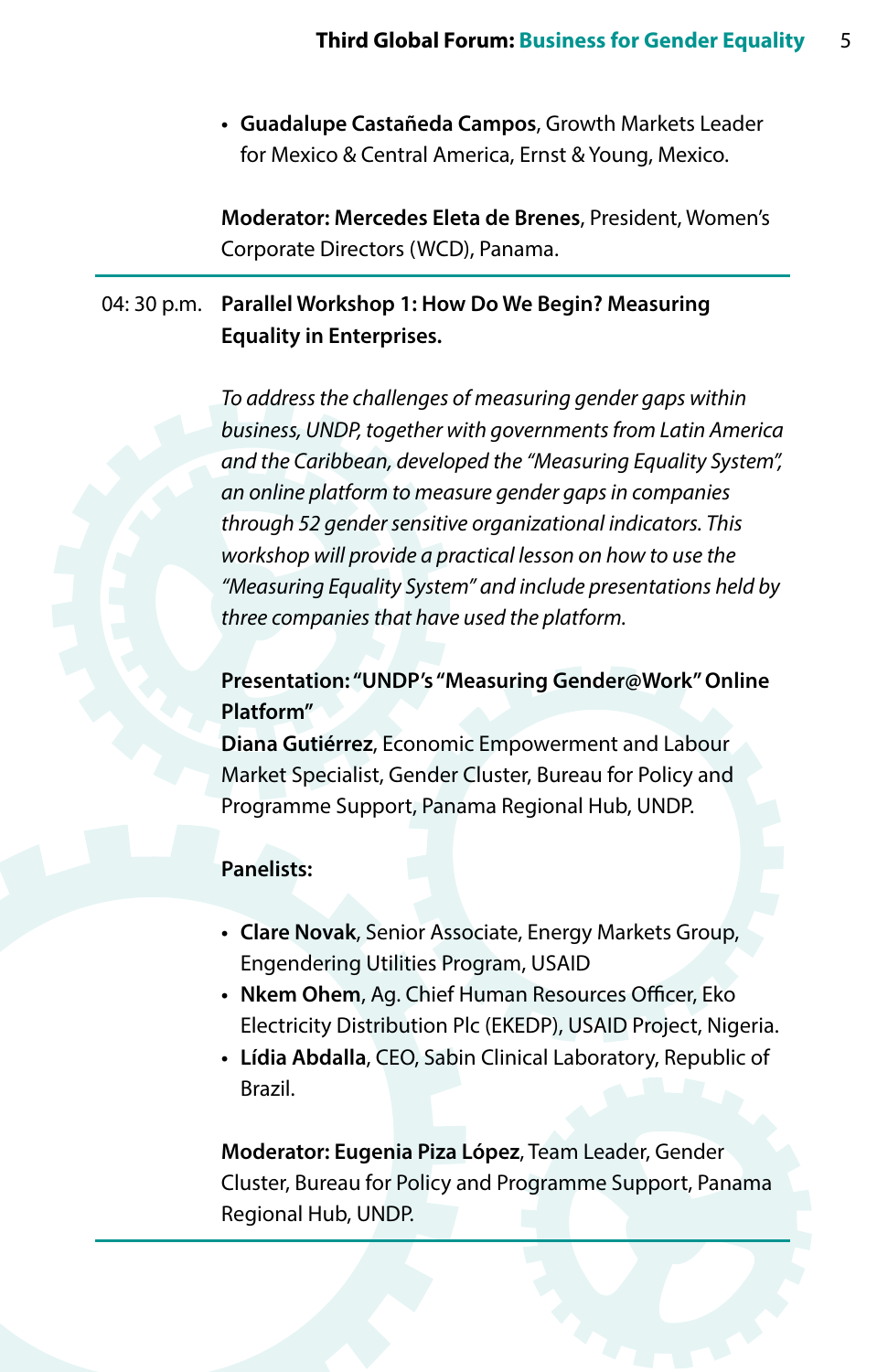#### 04.30 p.m. **Parallel Workshop 2: Closing Gender Pay Gaps**

*Gender pay gaps go beyond a simple average difference between men's and women's overall earnings. Factors such as seniority or job level, job functions and economic sectors are key drivers of gender pay disparities. This workshop will discuss practical experiences in identifying and closing pay gaps between men and women. In addition, it will cover causes and consequences of pay gaps, the impact of horizontal segregation and methodologies for detection and elimination.*

**Presentation: "Global Gender Pay Gaps" María José Chamorro**, Regional Gender Advisor for Latin America and the Caribbean, ILO, Costa Rica.

#### **Panelists:**

- **• Benjamin Frost**, Global Product Manager, Korn Ferry Hay Group, United Kingdom.
- **• Camila Ramos Vilches**, Chief, Associative Network, Action Business, Chile.
- **• Ana Rey de León**, Uruguayan Federation of Commerce and Service Workers, Uruguay.

**Moderator: María José Chamorro**, Regional Gender Advisor for Latin America and the Caribbean, ILO, Costa Rica.

| 06:00 p.m. <b>TED Talk</b>                                             |                                                                                                                                                                        |  |  |
|------------------------------------------------------------------------|------------------------------------------------------------------------------------------------------------------------------------------------------------------------|--|--|
|                                                                        | Ludo Van der Heyden, INSEAD Chaired Professor in<br>Corporate Governance and Academic Director of INSEAD's<br>Corporate Government Initiative (ICGI), INSEAD, Belgium. |  |  |
| Cocktail Reception hosted by the Government of Panama,<br>$07:30$ p.m. |                                                                                                                                                                        |  |  |
|                                                                        | Ministry of Commerce and Industry, Bristol Hotel, Panama<br>City.                                                                                                      |  |  |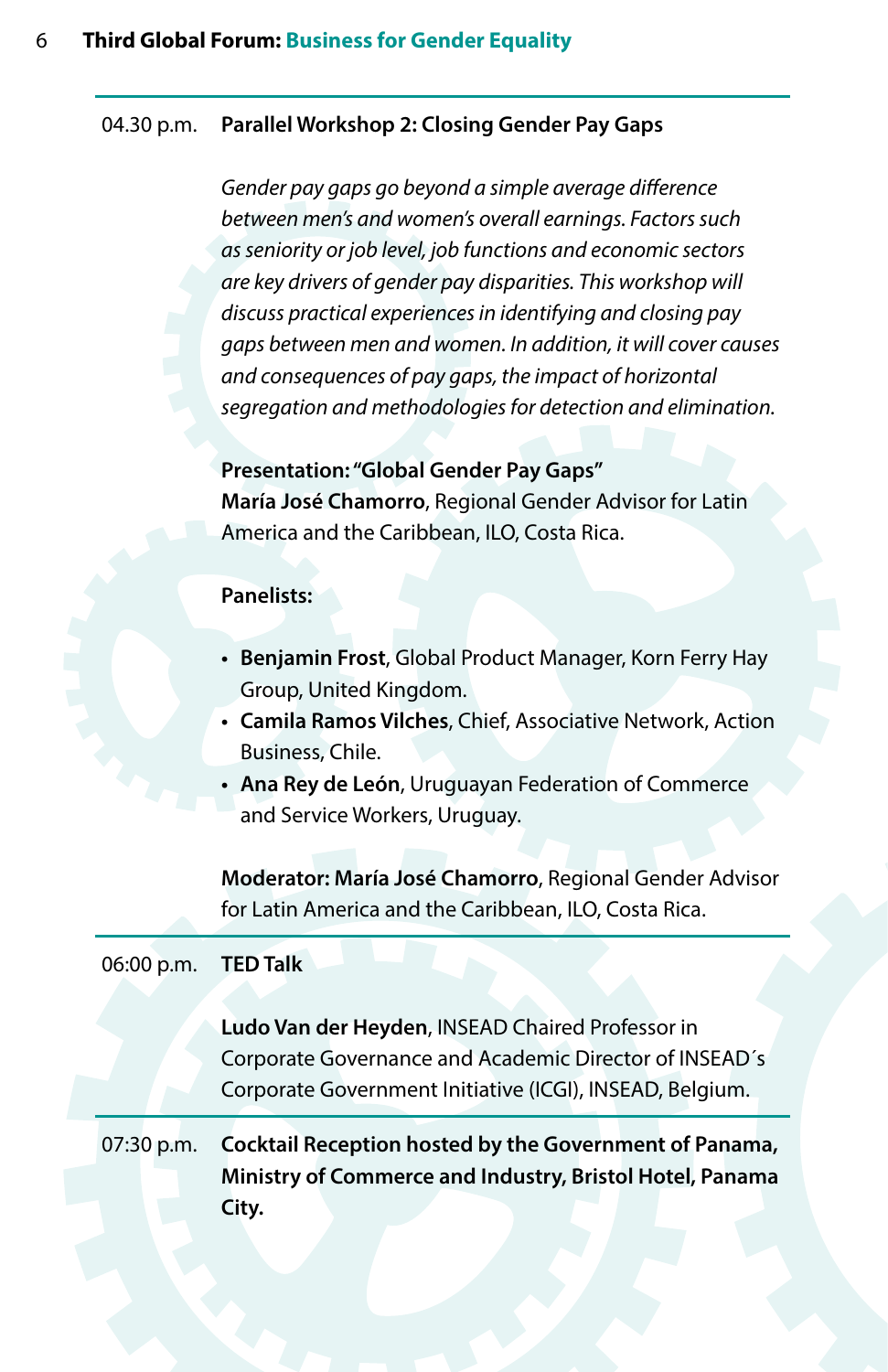# **Day 2: Tuesday, November 22nd**

# 08:30 a.m. **Welcome, Second Day.** 09:00 a.m. **Panel IV: Women in Decision-Making Positions** *This panel will present practical experiences with regard to increasing the number of women in decision making positions, including strategies for career development and mentoring, setting targets to correct imbalances in decision making positions and adopting policy measures such as quotas for Corporate Boards.*  **Message from the Ambassador Marc-André Blanchard**, Permanent Representative of Canada to the United Nations (Video address). **Panelists: • Henriette Kolb**, Head, Gender Secretariat, International Finance Corporation (IFC), USA. **• Meesha Rosa**, Director, Corporate Board Services, Catalyst, USA. **• Laura Elvira Albornoz Pollman**, Director, CODELCO, Chile. **• Aimeé Sentmat de Grimaldo**, Executive President, Banistmo, Panama. **• Ebru Esmen Mete**, Human Resources Executive Vice President, Doğuş Holding, Turkey. **Moderator: Randi Davis**, Director, Gender Team, Bureau for Policy and Programme Support, UNDP. 10:30 a.m. **Coffee Break**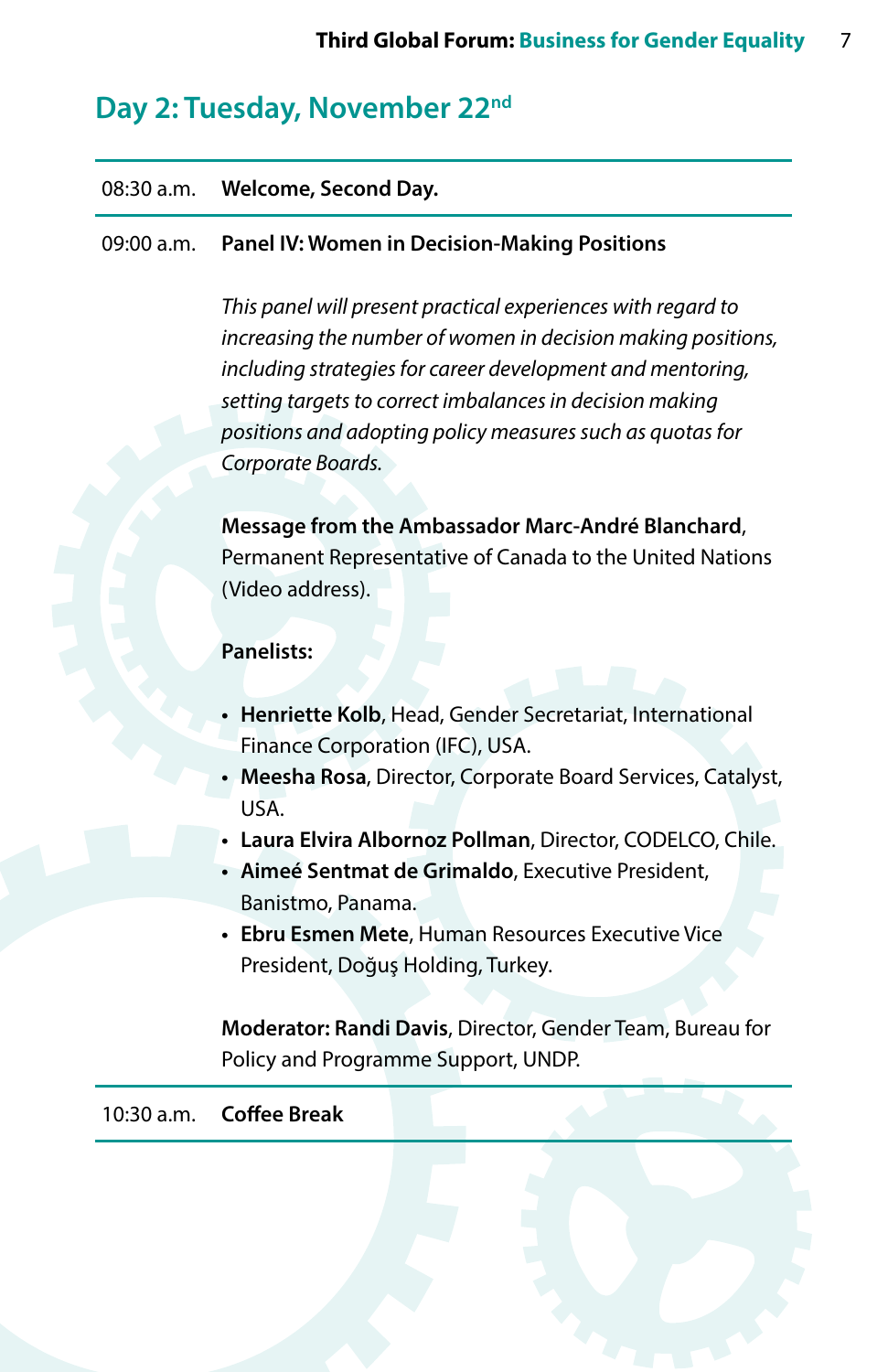#### 11:00 a.m. **Panel V: Work-life Balance: Shared Responsibilities**

*This panel will present policies and best practices regarding work-life balance and promotion of shared care responsibilities between families, companies and governments. Panellists will share success stories and challenges of policies, including flexible work arrangements, telecommuting, parental leave (both paternity and maternity), and other policies that aim at personal, family and work-life balance.*

#### **Panelists:**

| • Julio Bango, Director of the National Care System, Ministry |  |
|---------------------------------------------------------------|--|
| of Social Development, Government of Uruguay.                 |  |

- **• Lindsey Reichlin**, Research Associate, Institute for Women's Policy Research (IWPR), USA.
- **• Elizabeth Weingarten**, Director, Global Gender Parity Initiative, New America, USA.

**Moderator: Michelle Muschett**, Vice Minister of Social Development, Government of Panama.

01:15 p.m. **Group photograph: "UNITE. Orange the world to end violence against women and girls".**

01:30 p.m. **Lunch**

#### 02:00 p.m. **Panel VI: Diversity, Plurality and Inclusion**

*In recent decades, the world has achieved significant improvements in human development. However, exclusion regarding gender, age, disability, ethnicity and sexual preferences persists and poses a clear challenge for creating an inclusive labour market. This panel will present public policies and organizational strategies that aim at labour inclusion and non-discrimination.*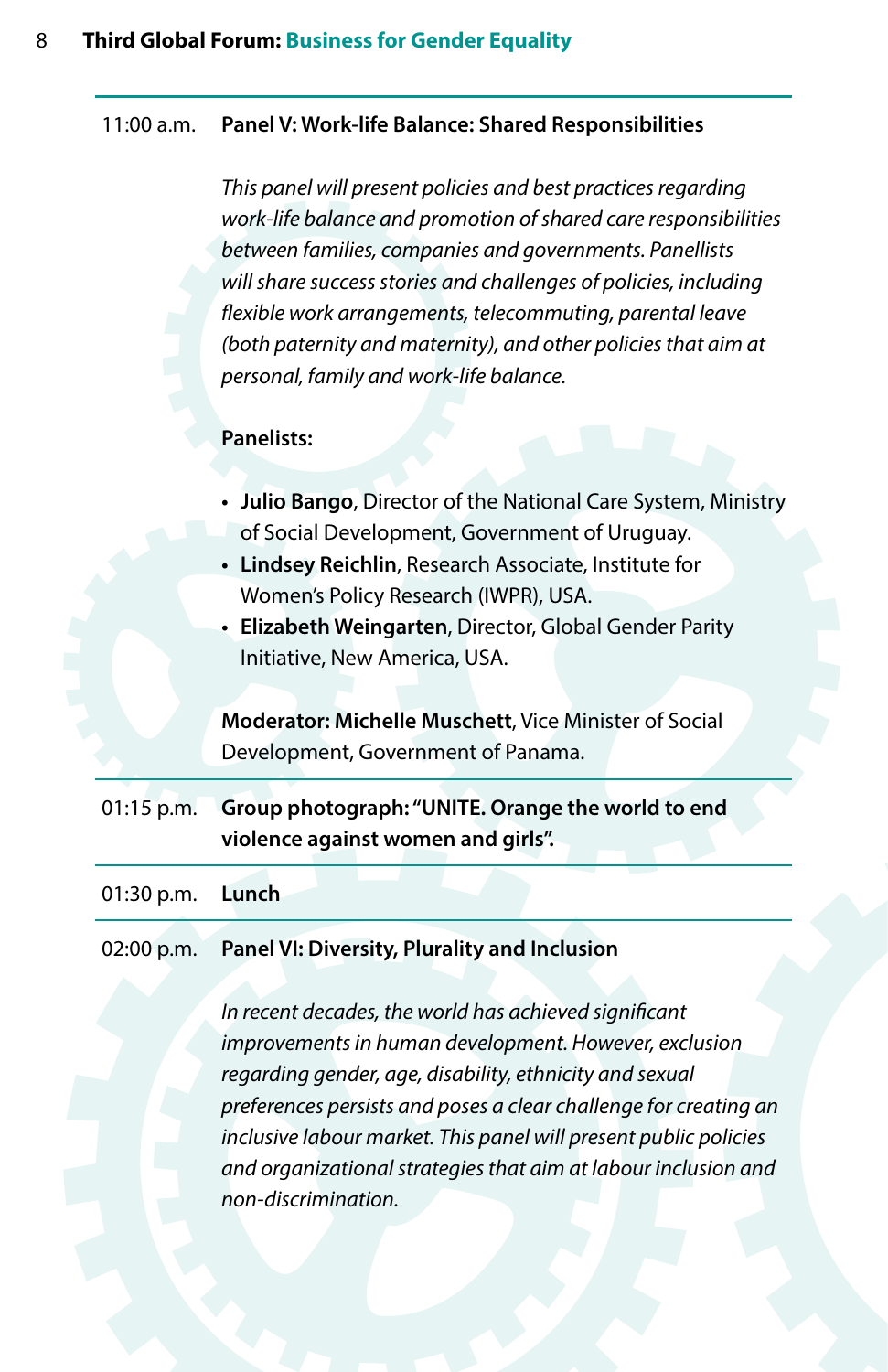- **• Margaret Mussoi Luchetta Groff**, Chief Financial Officer, Itaipu Binacional, Brazil.
- **• Anthony Tenicela**, Business Development Executive and Global Leader, Workforce Diversity and LGBT Markets, IBM, USA.
- **• Martha Helena López**, Director, Office of Human Resources, Bureau for Management Services, UNDP.

**Moderator: Neus Bernabeu**, Regional Technical Advisor on Gender and Youth, United Nations Population Fund (UNFPA)

#### 03:45 p.m. **Coffee break**

### 04:00 p.m. **Parallel Workshop 3: Sexual Harassment: Improving the Office Climate**

*Eradicating sexual and labour harassment in the workplace is key for promoting equality and diversity. This workshop will focus on awareness campaigns, "zero tolerance," and the establishment of policies, protocols, and effective mechanisms for sexual harassment cases.*

#### **Panelists:**

- **• Eugenia Piza López**, Team Leader, Gender Cluster, Bureau for Policy and Programme Support, Panama Regional Hub, UNDP.
- **• Hava Karrie**, Director, The Golda Meir MASHAV Carmel International Training Center, MASHAV- Israel's Agency for International Development Cooperation, MFA, Israel.
- **• Christine Brendel**, Regional Program Director (ComVoMujer), GIZ (Deutsche Gesellschaft für Internationale Zusammenarbeit), Latin America and the Caribbean.
- **• Maritza Briones**, CSR Coordinator, Laboratorios Bagó, Chile.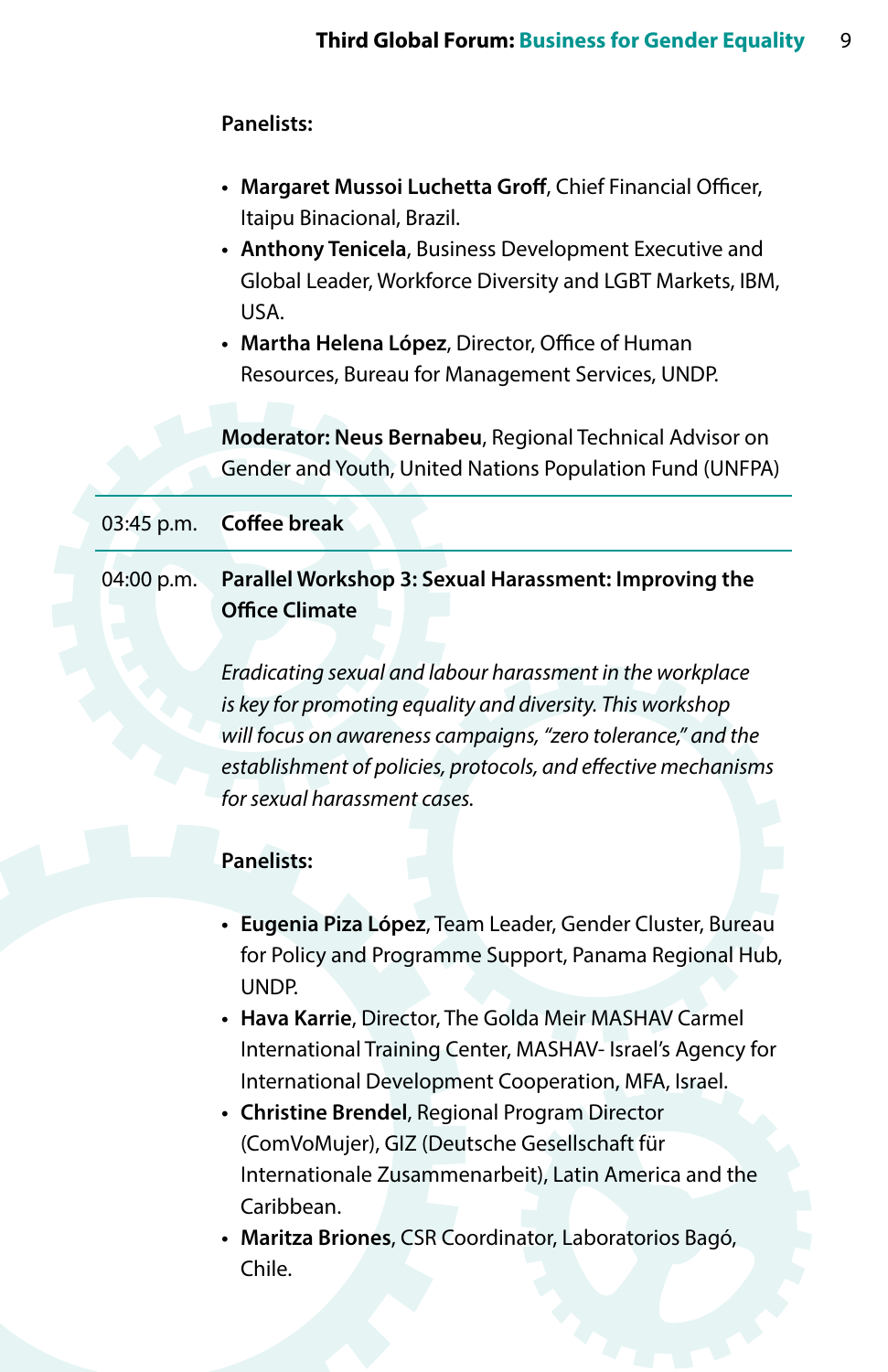**Moderator: Alice Shackelford**, UN Resident Coordinator and UNDP Resident Representative, UNDP, Costa Rica.

### 04:00 p.m. **Parallel Workshop 4: Corporate Social Responsibility, Value Chains and Gender Equality.**

*The 2030 Agenda prompted profound transformations in development models. Promoting sustainable, innovative, and inclusive supply chains is imperative. This workshop will focus on Corporate Social Responsibility and the development of value-chains in traditionally female sectors (services, agriculture, textile, etc.) through innovative partnerships with civil society.* 

#### **Panelists:**

- **• Luis Torres Retamal**, Doctoral Researcher, Corporate Sustainability, University of Nottingham, UK.
- **• Teresa Moll de Alfaro**, Executive Director, SumarRSE, Panama.
- **• Manuel Lorenzo**, Director, Innovation Center, City of Knowledge Foundation, Panama.
- **• Sevil Server Koç**, Corporate Relations Director, Limak Holding, Turkey.

**Moderator: Odette Kabaya**. Regional Programme Advisor & Team Leader, Gender Equality and Women's Empowerment, Regional Service Center for Africa, UNDP.

## 4.00 p.m. **Parallel Workshop 5: The Gender Equality Seal in the Public Sector. A Strategy to Advance Equality.**

*Four of the National Gender Equality Seal models in Latin America and the Caribbean have incorporated the public sector as a key receiver of the Gender Equality Seal. The State, as one of the biggest employers in the Region, has to be part of the quest for a more just labour market, free of gender discrimination. We will get to know the experience of different countries that have developed gender equality policies for the public sector.*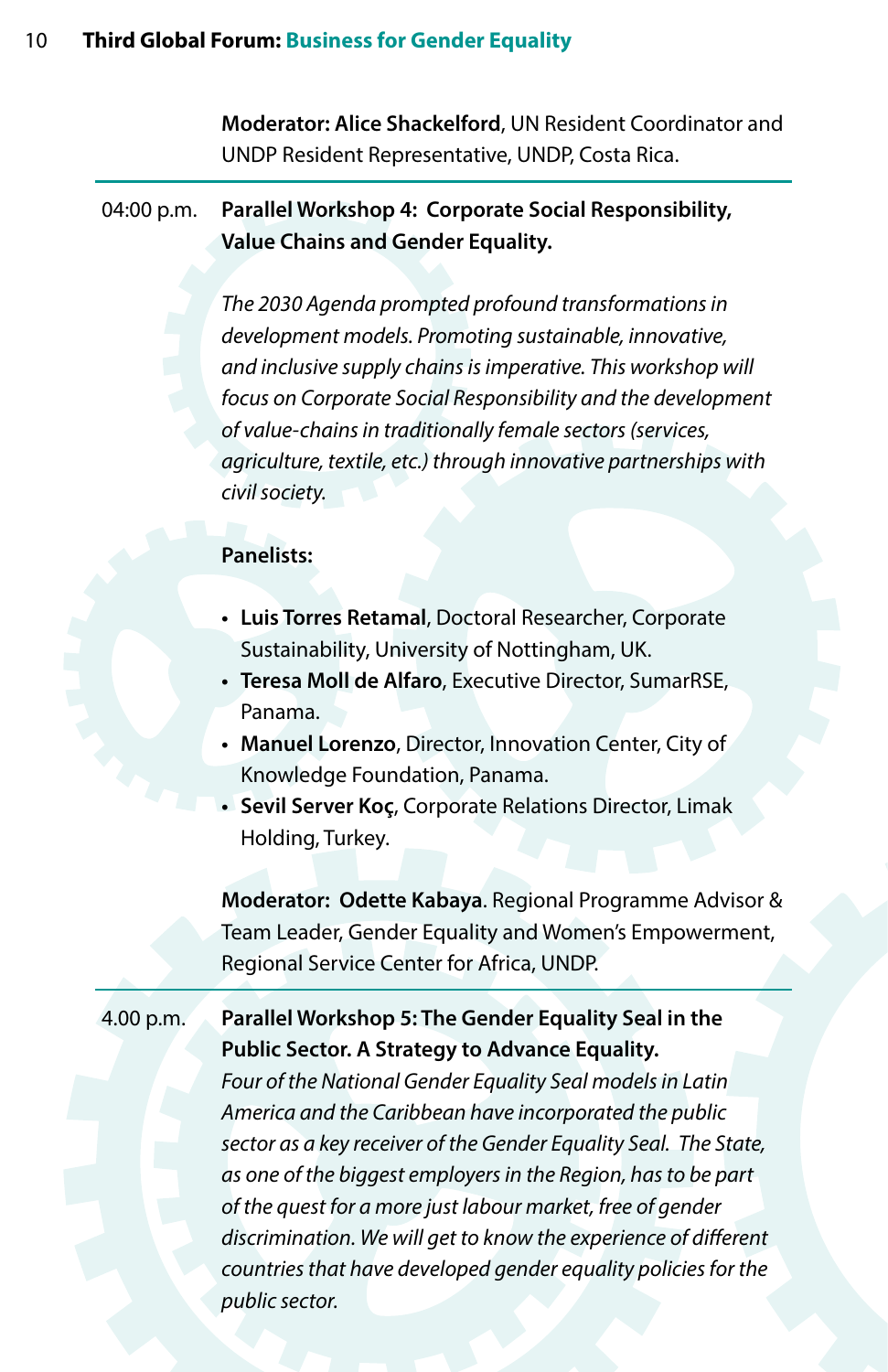| • Janet Camilo, Minister of Women's Affairs, Dominican |
|--------------------------------------------------------|
| Republic.                                              |

- **• Ana Isabel Garita**, Economic Autonomy Area Coordinator, National Institute for Women (INAMU), Costa Rica.
- **• Carolina Peyrín Bravo**, Head of the Women and Work Department, National Women's and Gender Equality Service (SERNAMEG), Chile.
- **• Luciano Perfetti**, Advisor, Ministry of Labour, Colombia.
- **• Myrna Villalón Oramas**, Specialist, Health Promotion and Disease Prevention Unit, Cuba.
- **• Carmen Duarte**, Researcher and Teacher, Research Institute of Agricultural Engineering, Cuba.

**Moderator: Liriola Leoteau**, Director, National Institute of Women (INAMU), Panama.

#### 6:00 p.m. **Closing Panel and Next Steps**

- **• Closing Panel**: Main conclusions from each panel and workshop will be shared in a common session.
- **• Pledge for gender equality**: Representatives from the global delegations will make a pledge to strengthen gender equality and women's economic empowerment within their countries. Middle East/Africa/Eastern Europe/ Asia and the Pacific Delegations.
- • Proposal and selection of country to host the **Fourth Global Forum: "Business for Gender Equality".**

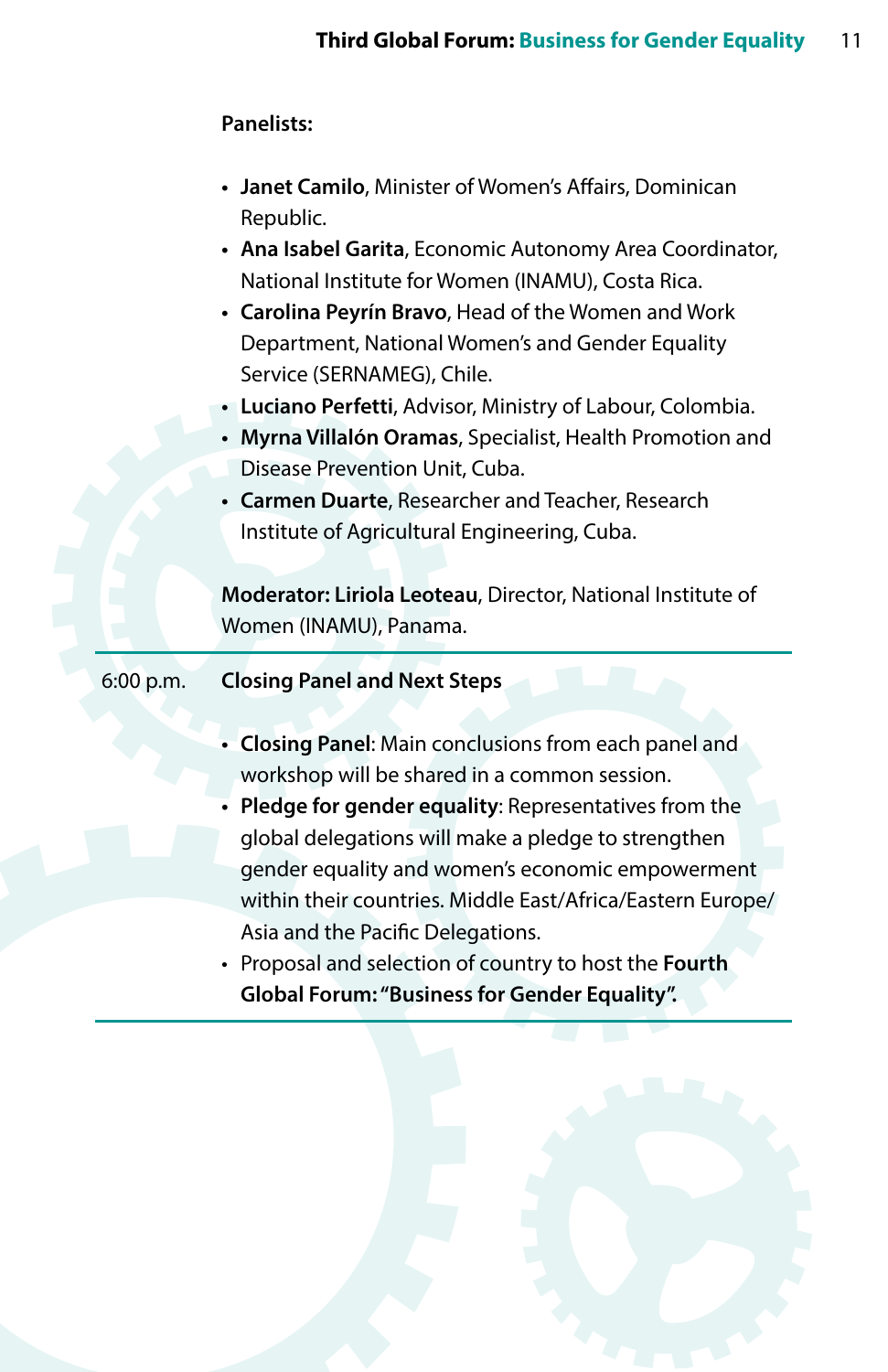### 12 **Third Global Forum: Business for Gender Equality**

6:30 p.m. **Closing of the Third Forum** 

- **• Luis Ernesto Carles**, Minister of Labour and Workforce Development, Panama.
- **• Liriola Leoteau**, Director, National Institute of Women (INAMU), Panama.
- **• Irene Perurena**, Executive Vice President, City of Knowledge Foundation, Panama.
- **• Richard Barathe**, Director a.i. of Panama Regional Hub, Regional Bureau for Latin America and the Caribbean, UNDP.
- **• César Núñez**, UN Resident Coordinator a.i. and UNAIDS Regional Director for Latin America and the Caribbean.

7:00 p.m. **Guided tour of the Panama Canal for International Delegations.**

# **Day 3: Wednesday, November 23rd**

| 8:30 a.m. Registration for Side Events (Optional Side Events).                          |  |  |
|-----------------------------------------------------------------------------------------|--|--|
| 9:00 a.m. Welcoming Remarks                                                             |  |  |
| • Randi Davis, Director, Gender Team, Bureau for Policy and<br>Programme Support, UNDP. |  |  |
| • Isaac Castillo, Undersecretary of the National Energy                                 |  |  |
| Secretariat (SNE), Panama.                                                              |  |  |
| • Manuel Lorenzo, Director of Innovation Centre, City of                                |  |  |
| Knowledge Foundation, Panama.                                                           |  |  |
| • Sissy Larrea, Gender Advisor, Latin American Energy                                   |  |  |
| Organization (OLADE), Ecuador.                                                          |  |  |
| • Laura Echeverria Correa, Director, National Service for                               |  |  |
| Women and Gender Equality, Chile.                                                       |  |  |
| • Liriola Leoteau, Director, National Institute of Women                                |  |  |
| (INAMU), Panama.                                                                        |  |  |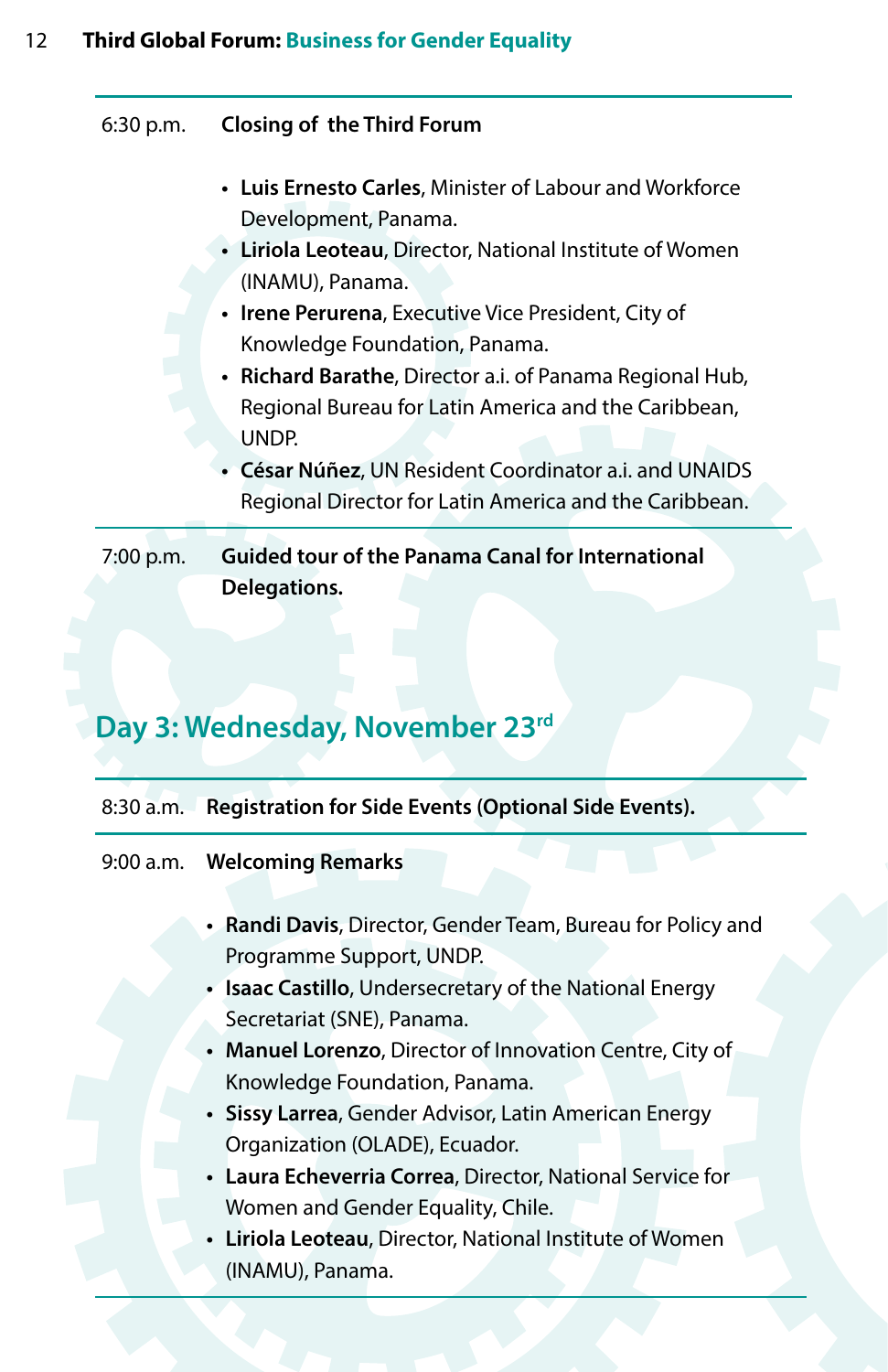#### 9:30 a.m. **SIDE EVENT 1: Energy Sector and Gender Equality**

*This Side Event will share a common vision of the current situation of gender-based inequalities in the access and use of renewable energy in the region, reflect on energy as a source of well-being and empowerment of women, and discuss the opportunities and challenges of implementing policies for gender equality in the energy sector.* 

#### **Panelists:**

- **• Marcos Márquez Delgado**, Vice President, Doña Inés de Collahuasi Mining, Chile.
- **• Ehi Obaseki**, Head of Talent Management, Ibadan Electricity Distribution Company (IBEDC) Nigeria.
- **• Giorgi Trapiadze**, Head of Human Resources Department, Energo-Pro, Georgia.
- **• Margaret Mussoi Luchetta Groff**, Financial Director, Itaipu Binacional, Brazil.
- **• Melissa García Godínez**, Manager of Inclusion, Pemex, Mexico.
- **• Rebeca Ramírez**, Specialist in Renewable Energy and Head of the Index Management Committee, Panama.
- **• Ana Claudia Gesteira**, Social Responsibility Manager, Furnas, Brazil.

#### **Moderators:**

**Sissy Larrea**, Gender Advisor, Latin American Energy Organization (OLADE), Ecuador. **Jessica Young**, Programme Officer, UNDP, Panama.

#### **SIDE EVENT 2: Labour Union Actions for Gender Equality**

*This Side Event will present the results of the work that has been carried out in the framework of the Project "Gender Equality, a Tool for Strengthening Labor Union Action", share experiences on labor union work in promoting gender equality, and reflect on concrete actions that could be pushed forward through the unions in order to further gender equality in the business world.*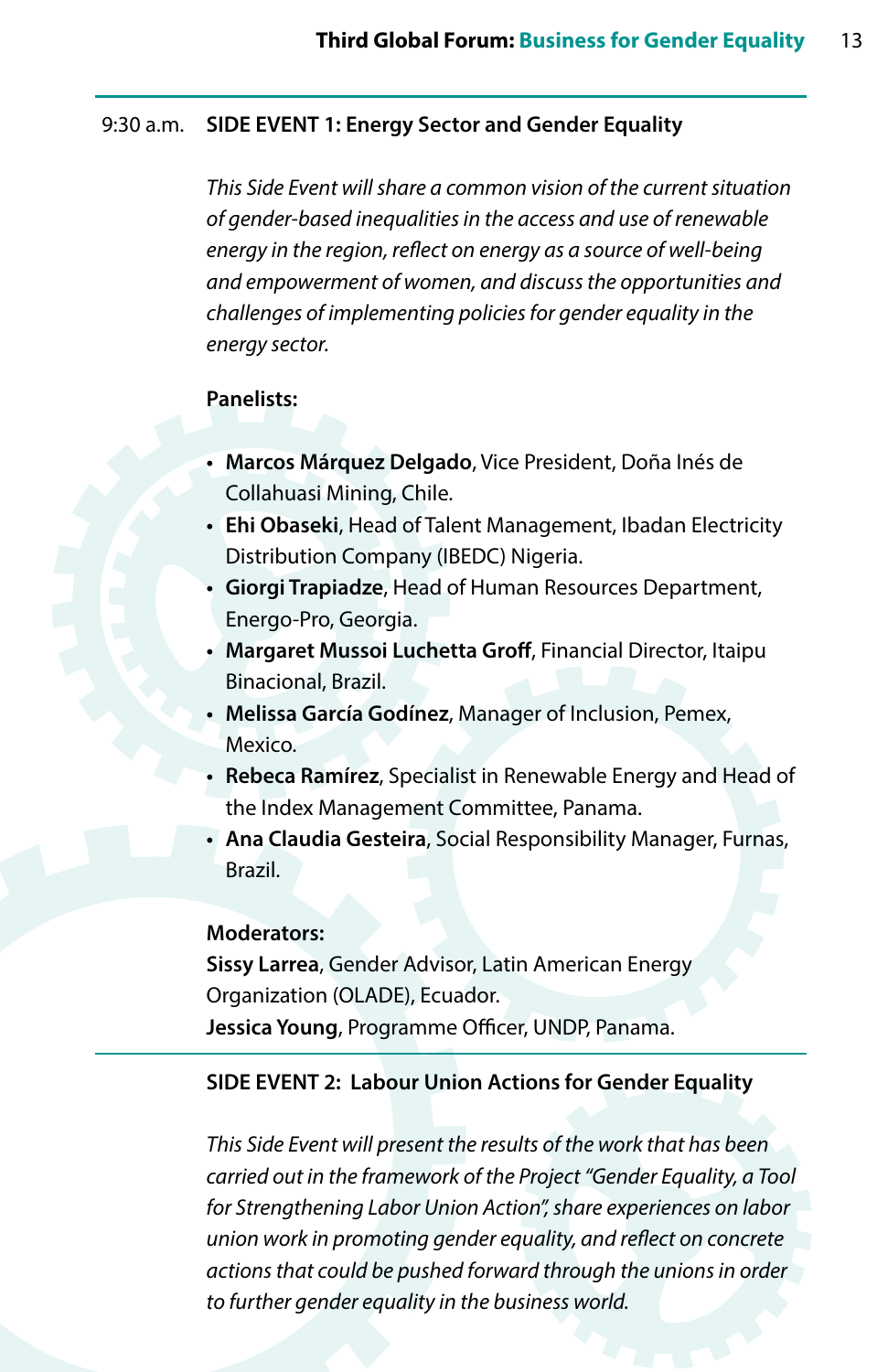- **• Carolina Peyrín Bravo**, Head of Women and Work Department, National Service for Women and Gender Equality (SERNAMEG), Chile.
- **• Rodrigo Zúñiga Cáceres**, President of ADESCAT Workers´and Professionals´ Trade Union, ESSBIO, Chile.
- **• César Bernal**, Sindicato Único de Transporte de Carga y Ramas Afines (SUTCRA), Uruguay.
- **• Andrea Figueroa**, National Coordinator for the "Good Labour Practices and Decent Work for Gender Equality" Programme, National Service for Women and Gender Equality (SERNAMEG), Chile.
- **• Nelva Reyes Barahona**, General Secretary, General Union of Workers of Panama, Panama.

#### **Moderators:**

- **• Elizabeth Guerrero**, Gender and Governance Advisor, UNDP, Chile.
- **• Virginia Varela**, Programme Analyst, UNDP, Uruguay.

## **SIDE EVENT 3: Banking and Financial Sector: Challenges and opportunities for advancing gender equality**

*This Side Event will present successful experiences and innovative practices for gender equality and non-discrimination in the banking and financial sector from four inter-related levels: (macro) the role of the Development Bank, (inside the organization) human resource policies within the sector, (context) actions regarding CSR, and (customers) financing female entrepreneurship and business initiatives led by women.*

#### **Panelists:**

- **• Edgar Lara**, Executive of the Inclusion and Gender Equity Unit, Development Bank of Latin America (CAF), Venezuela.
- **• Gina Cambra**, Multilateral Investment Fund Specialist, Inter-American Development Bank (IDB), Panama.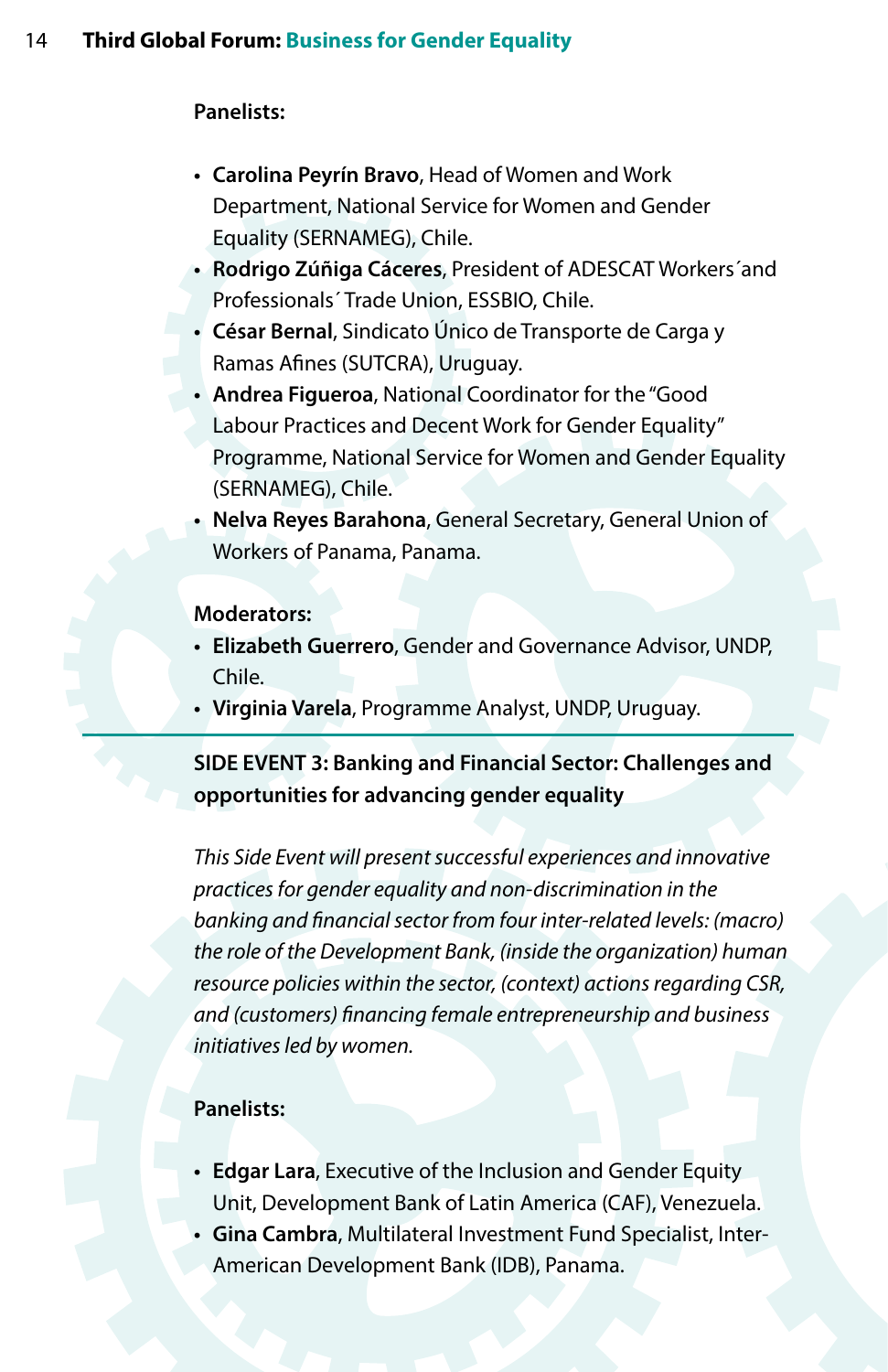- **• Hector Monge León**, Chief, National Board, Banco Popular, Costa Rica.
- **• Jose Hover Parra,** General Manager, Utrahuilca Bank, Colombia.
- **• Irlyn Zambrano**, Head of Microcredit Programe, Banesco, Panama (TBC).
- **• Manuel Lorenzo,** Member of Venture Club and Director of Innovation Center, City of Knowledge Foundation, Panama.
- **• Lucila Aronategui y Anna Karim Valoz**, Members of"Canal de Empresarias"Project, Innovation Centre – City of Knowledge Foundation and MIF/IADB, Panama.
- **• Lourdes Pérez**, General Secretary, Micro-, Small- and Medium-size Enterprise Authority (AMPYME), Panama.

#### **Moderators:**

- **• María Ángeles Sallé**, Advisor, City of Knowledge Foundation, Panama.
- **• Edith Castillo**, Project Coordinator, UNDP, Panama.
- **• Eyra Harbar,** Director, International Technical Cooperation, National Institute of Women (INAMU), Panama.

1.00 p.m. **Lunch**